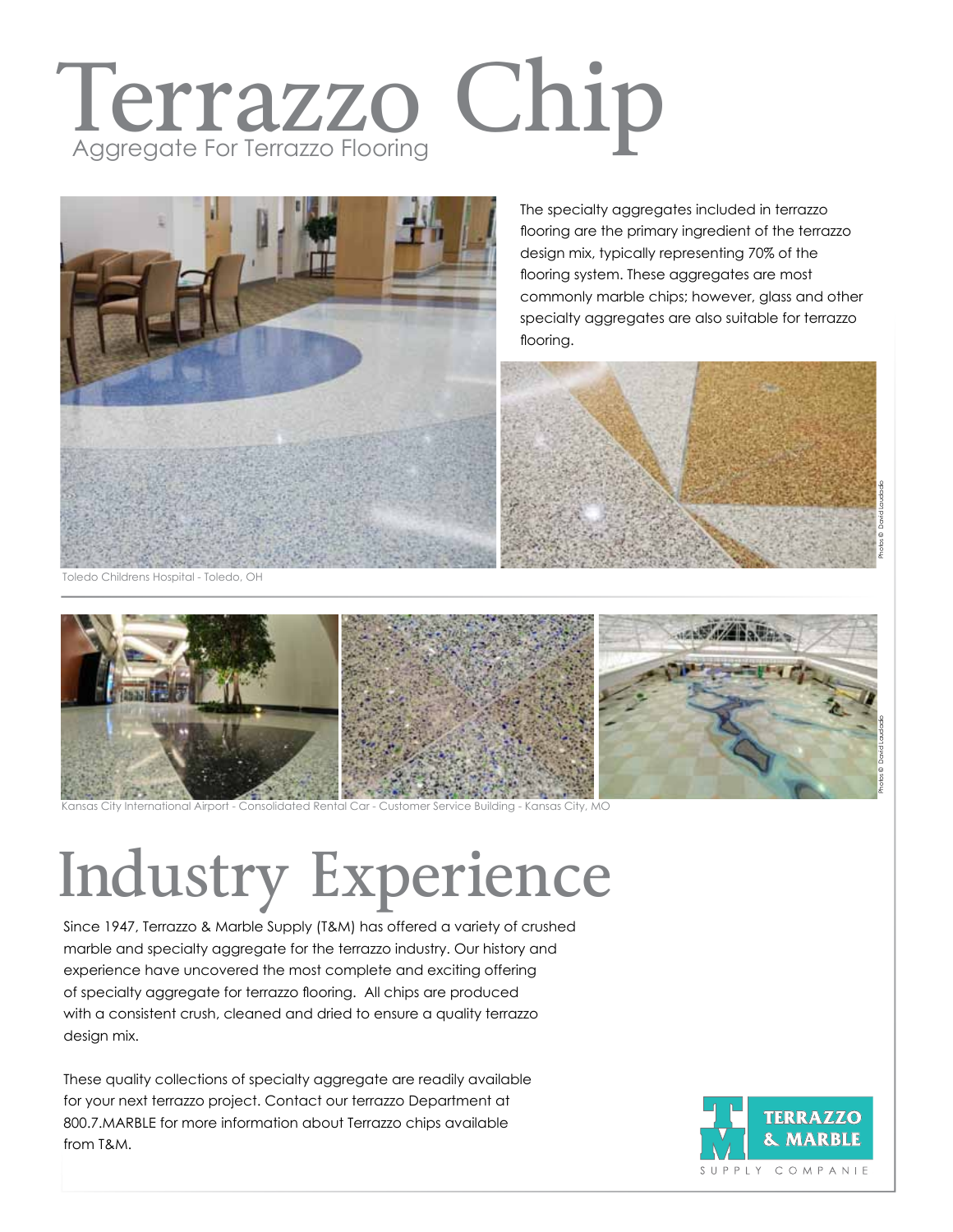# Sustainable Aggregate

EcoTrazzo is a thin-set epoxy terrazzo flooring system designed to provide additional green benifits releative to traditional poured-in-place terrazzo systems. Recycled chip and North American chip offer sustainable aggregate options to reduce the use of virgin materials and to help reduce the carbon footprint.

#### North American Aggregate Collection

These traditional marbles offer a base line of color options from North American quarries. The environmental benefits of marble aggregate can contribute to LEED credit if manufactured within 500 miles of your project.













**Black Stallion Heritage Mocha Beige Blend Pepper Harvest Tuscan Cider**











**Valders Blue Coal Glacier Gray Gun Metal Misty Gray Forrest Green**



**New Royal Green Salmon Burgundy Dusty Rose China White Georgia White**

These samples are intended for initial design purposes only. Some variation may occur with finished product. Final samples should be received by contractor prior to installation.



Tustin Medical Building - Tustin, CA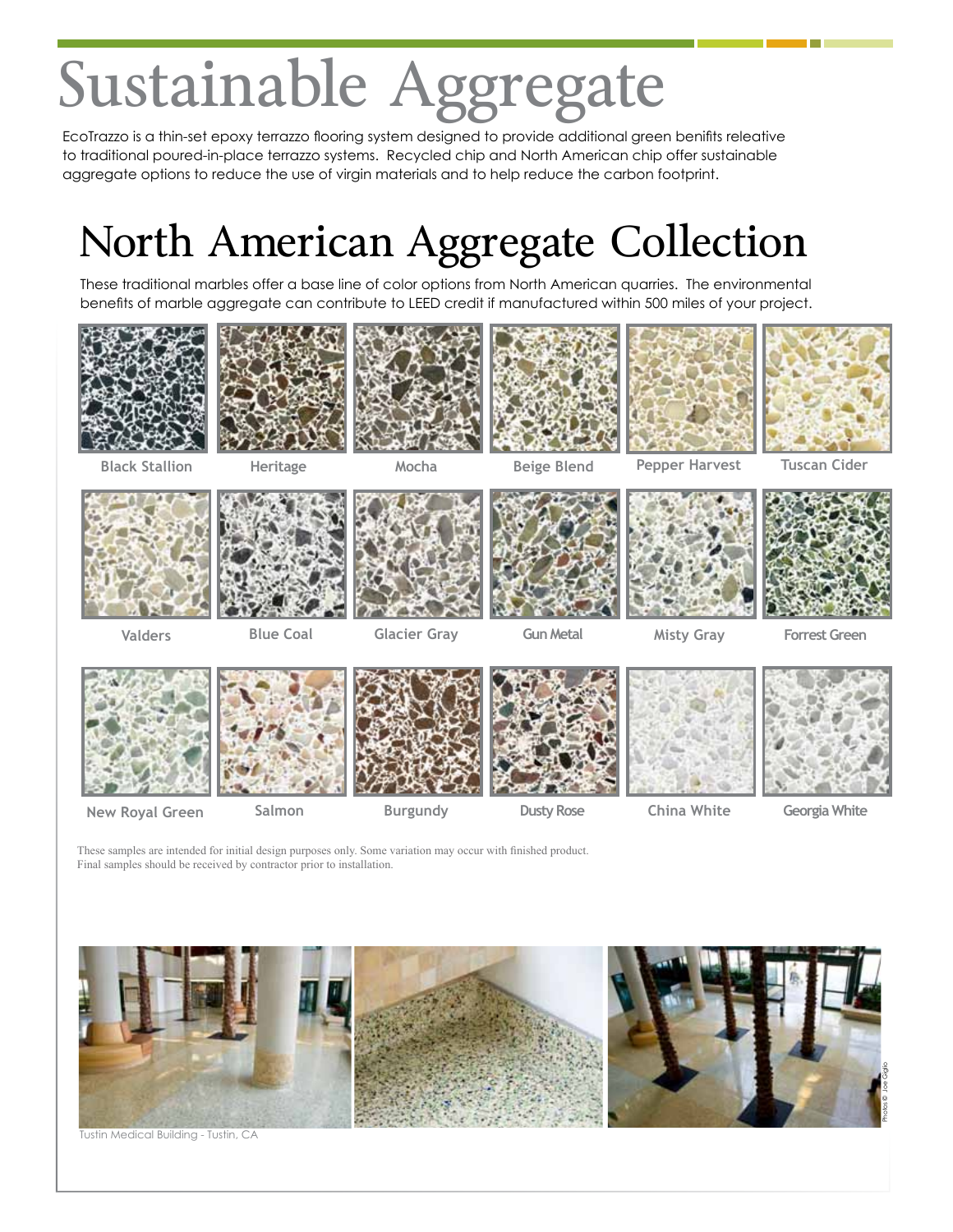#### Pre-Consumer Recycled Aggregate\*

Recycled aggregate provides vibrant colors not offered by Mother Nature. The environmental benefits of recycled glass can contribute to LEED credit for your project.







**Chunky Orange Lemon ice** 







**Tiara Blue Sky Blue** 



**Lavender**



**Arabian Black**



**Honey**



**Jade**

**Silver Coated Clear**



**Porcelain**



**Polar White**

#### Post-Consumer Recycled Aggregate\*

Recycled aggregate from a variety of sources, provide unique character to your terrazzo design.



**Sea Green**









**Crystal**





**Clear Plate Ash Gray 1-Sided Mirror**

**Concrete**





These samples are intended for initial design purposes only. Some variation may occur with finished product. Final samples should be received by contractor prior to installation.



\* An increase in cost should be expected for formulas including Italian chip and glass chip rather than standard marble chip.